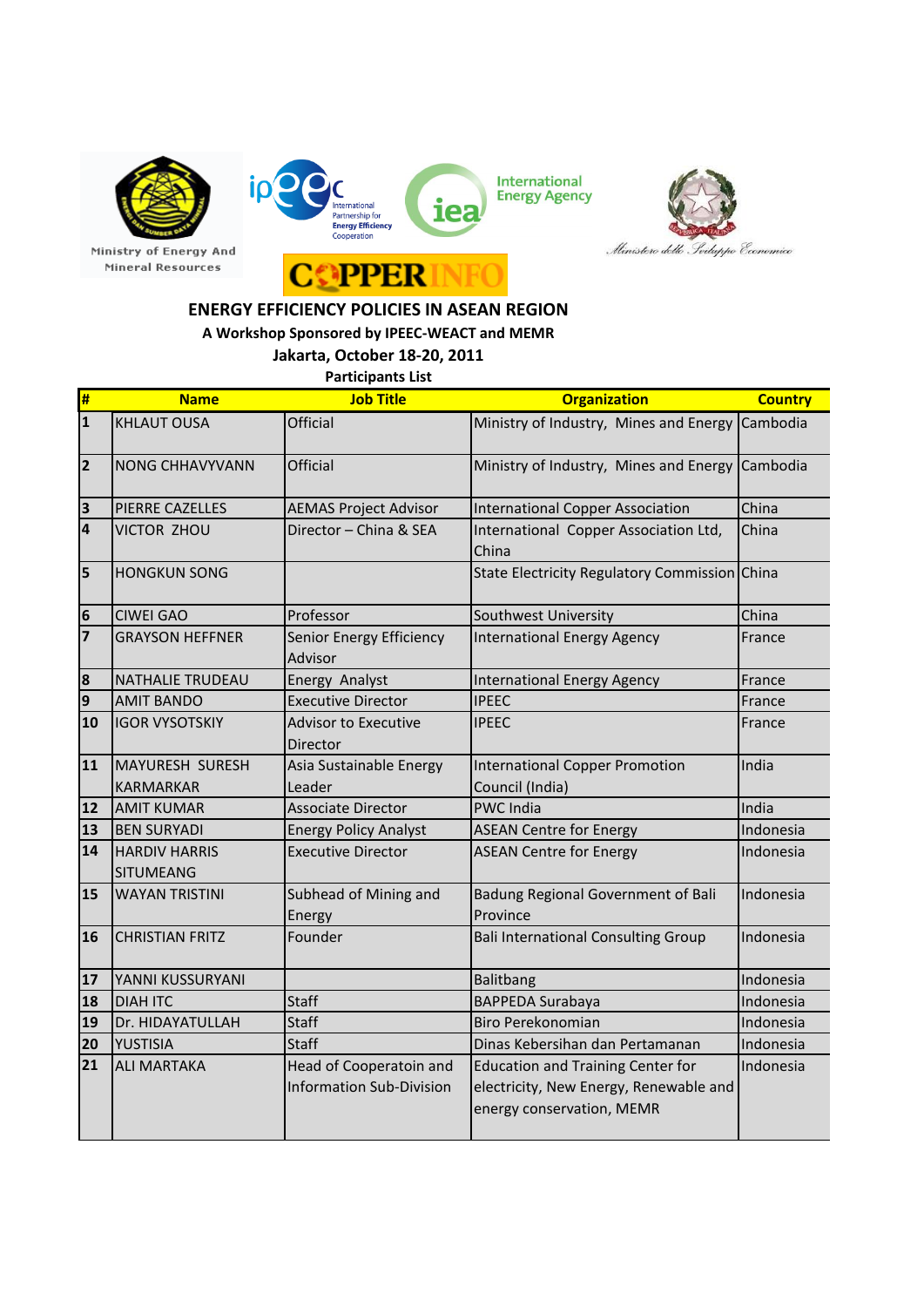| 22       | <b>JESPER VAUVERT</b>                 | <b>Component Team Leader</b>   | EINCOPS - DANIDA, ESP 2                     | Indonesia |
|----------|---------------------------------------|--------------------------------|---------------------------------------------|-----------|
| 23       | <b>MOGENS KIGHAAR</b>                 | Consultant                     | EINCOPS - DANIDA, ESP 2                     | Indonesia |
| 24       | <b>PETRUS PANAKA</b>                  | Consultant                     | EINCOPS - DANIDA, ESP 2                     | Indonesia |
| 25       | <b>TRIYONO ADIPUTRA</b>               | Consultant                     | EINCOPS - DANIDA, ESP 2                     | Indonesia |
| 26       | <b>KRISTI ASTUTI</b>                  | <b>Energy Efficiency Pilot</b> | EINCOPS - DANIDA, ESP 2                     | Indonesia |
|          |                                       | Project Officer                |                                             |           |
| 27       | <b>TOTOK SULISTIYANTO</b>             | Expert                         | EINCOPS - DANIDA, ESP 2                     | Indonesia |
| 28       | <b>ELAINE METREAU</b>                 | Project Manager                | <b>ENERDATA</b>                             | Indonesia |
| 29       | <b>XUNPENG SHI</b>                    | Associate Researcher           | <b>ERIA</b>                                 | Indonesia |
| 30       | <b>MUNIR AHMAD</b>                    | <b>Head of Center</b>          | <b>ETCENREEC</b>                            | Indonesia |
| 31       | <b>NATALIAWATI</b>                    | Researcher                     | <b>IIEE</b>                                 | Indonesia |
| 32       | <b>ASCLEPIAS RACHMI</b>               | <b>Executive Director</b>      | <b>IIEE</b>                                 | Indonesia |
| 33       | PING YOWARGANA                        | Researcher                     | <b>IIEE</b>                                 | Indonesia |
| 34       | <b>IRMAN BOYLE</b>                    | Project Development            | Indonesia Clean Energy Development          | Indonesia |
|          |                                       | Advisor                        | (ICED)                                      |           |
| 35       | <b>LULUK SUMIARSO</b>                 | Chairman                       | The Indonesian Institute for Clean          | Indonesia |
|          |                                       |                                | Energy (IICE)                               |           |
| 36       | <b>DICKY EDWIN HINDARTO</b>           | Secretary                      | Indonesian National Counsil of Climate      | Indonesia |
|          |                                       |                                | Change<br><b>MEMR</b>                       | Indonesia |
| 37       | <b>MARIAM AYUNI</b>                   |                                |                                             |           |
| 38       | <b>UNA MUNAWAROH</b>                  | <b>Staff</b>                   | MEMR, Education and Training Center         | Indonesia |
|          |                                       |                                | for Electricity, Renewable Energy and       |           |
|          |                                       |                                | <b>Energy Conservation</b>                  |           |
| 39       | <b>UPIK JAMIL</b>                     | Program and Cooperation        | MEMR, Education and Training Center         | Indonesia |
|          |                                       | Division, Head                 | for Electricity, Renewable Energy and       |           |
|          |                                       | <b>Staff</b>                   | <b>Energy Conservation</b>                  | Indonesia |
| 40       | WURDANINGSIH<br><b>EMILIA SUSIANA</b> | <b>Senior Staff</b>            | <b>MIGAS</b>                                | Indonesia |
| 41       | <b>SUGENG RIYONO</b>                  |                                | <b>MIGAS</b><br><b>MIGAS</b>                | Indonesia |
| 42<br>43 | <b>LAODE S</b>                        |                                |                                             | Indonesia |
|          |                                       |                                | Ministry of Energy and Mineral              |           |
|          | <b>DEVILZ</b>                         |                                | Resources                                   |           |
| 44       |                                       |                                | Ministry of Energy and Mineral              | Indonesia |
|          | <b>ROBI KUNIAWAN</b>                  |                                | Resources                                   | Indonesia |
| 45       |                                       |                                | Ministry of Energy and Mineral              |           |
|          |                                       |                                | Resources                                   |           |
| 46       | <b>EDI SARTONO</b>                    |                                | Ministry of Energy and Mineral              | Indonesia |
|          |                                       |                                | Resources                                   |           |
| 47       | <b>QATRO.R</b>                        |                                | Ministry of Energy and Mineral              | Indonesia |
| 48       | <b>AGI TRIWIJAYA</b>                  |                                | Resources<br>Ministry of Energy and Mineral | Indonesia |
|          |                                       |                                |                                             |           |
|          |                                       |                                | Resources                                   |           |
| 49       | <b>AWANG RIYADI</b>                   |                                | Ministry of Energy and Mineral              | Indonesia |
|          |                                       |                                | Resources                                   |           |
| 50       | <b>ATENA FALAHTI</b>                  | Kepala Bidang                  | Ministry of Energy and Mineral              | Indonesia |
|          |                                       |                                | Resources                                   |           |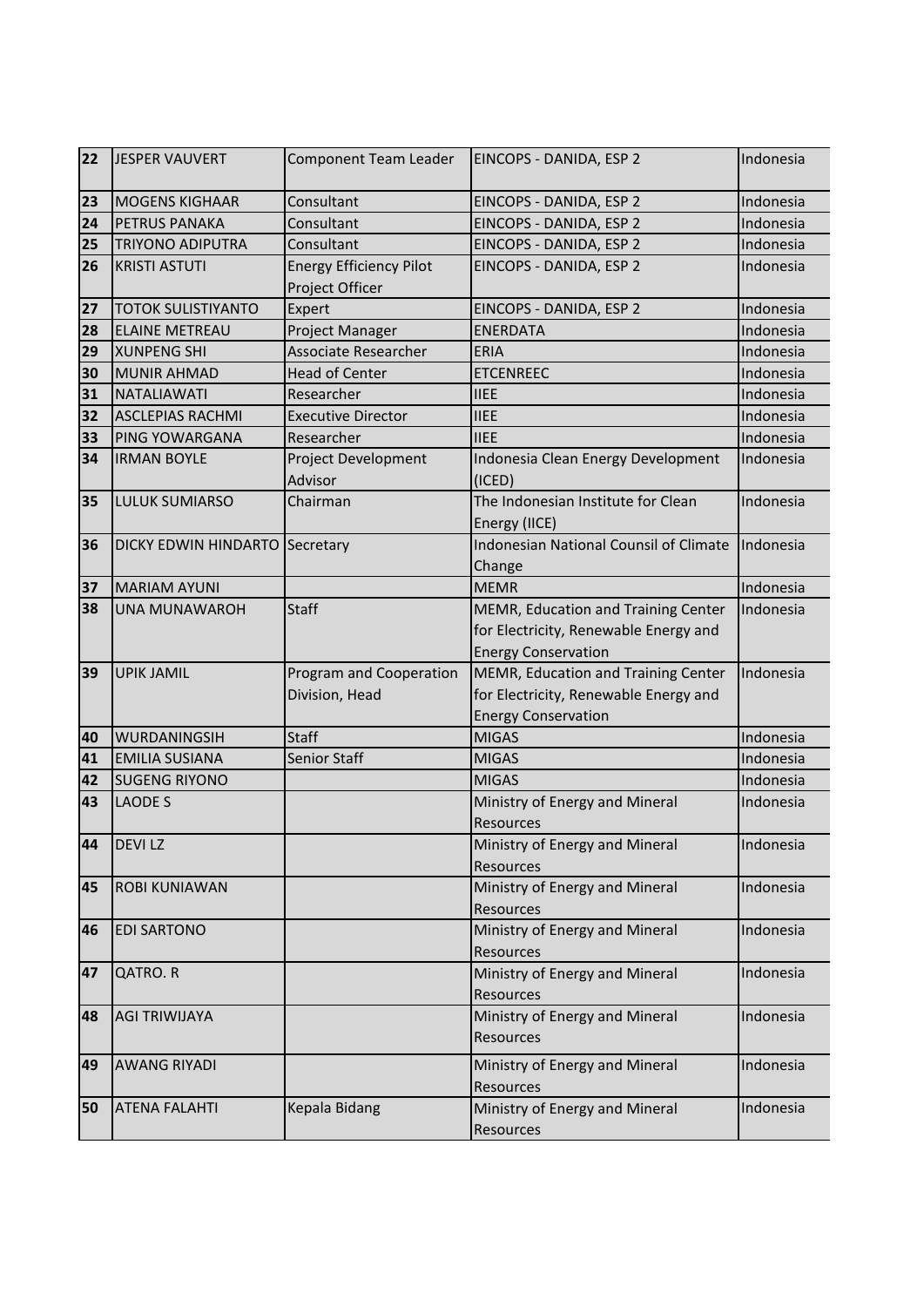| 51 | <b>ASPITA DYAN</b>                | <b>Staff</b>                                                     | Nemr Etcenreec                                             | Indonesia |
|----|-----------------------------------|------------------------------------------------------------------|------------------------------------------------------------|-----------|
| 52 | <b>INDARTI</b>                    | <b>Head of Energy</b>                                            | <b>NREEC</b>                                               | Indonesia |
|    |                                   | <b>Conservation Unit</b>                                         |                                                            |           |
| 53 | <b>CECILYA MALIK</b>              | <b>Working Group Member</b>                                      | Panel on Energy Savings Potential in                       | Indonesia |
|    |                                   |                                                                  | East Asia                                                  |           |
| 54 | PUTU AGUS BUDIANA                 |                                                                  | Subhead of Mining and Ene Provincial Government of Bali    | Indonesia |
| 55 | <b>NERRY PURNOMO</b>              | <b>Staff of Oil and Gas</b>                                      | Provincial Government of Central Java                      | Indonesia |
| 56 | HIDAYATULLAH                      | Senior Staff Economy<br><b>Bureau</b>                            | <b>Provincial Government of South</b><br>Kalimantan        | Indonesia |
| 57 | H.M. MUCHLIS GAFURI               | <b>Head of Regional Secretary</b>                                | Provincial Government of South<br>Kalimantan               | Indonesia |
| 58 | <b>ZULKIFLI</b>                   | Subhead of Electricity and<br>Energy                             | <b>Provincial Government of South</b><br>Sulawesi          | Indonesia |
| 59 | H. ROBERT HERI                    | <b>Head of Mining and Energy</b><br>Department                   | Provincial Government of South<br>Sumatera                 | Indonesia |
| 60 | <b>MARWAN SARAGIH</b>             | Subhead of Electricity and<br><b>Energy Utilization</b>          | Provincial Government of South<br>Sumatera                 | Indonesia |
| 61 | <b>TITOVIANTO W</b>               |                                                                  | <b>Pusdiklat KEBT</b>                                      | Indonesia |
| 62 | <b>ISDIYANTO</b>                  | 2nd Assistant for Economy,<br>Development, and Social            | <b>Semarang Municipal Government</b>                       | Indonesia |
| 63 | <b>PRIMA NURSANTI</b>             | <b>Senior Staff of Assistant</b>                                 | Semarang Municipal Government                              | Indonesia |
| 64 | ULFIAN EKA SARI ST                | <b>Head of Environment</b><br>Bureau                             | <b>Semarang Municipal Government</b>                       | Indonesia |
| 65 | <b>AGIME GERBETI</b>              | <b>International Activities</b>                                  | Gestore Servizi Energetici                                 | Italy     |
| 66 | <b>ALESSANDRO FEDERICI</b>        | <b>Research Fellow</b>                                           | <b>ENEA</b>                                                | Italy     |
| 67 | <b>WOLFGANG</b>                   | <b>International Relations</b>                                   | Ministry of Economic Development -                         | Italy     |
|    | D'INNOCENZO                       | Officer                                                          | Dept of Energy                                             |           |
| 68 | <b>LAURA LAMIA</b>                | Councellor                                                       | First Secretary, Italian Embassy                           | Italy     |
| 69 | <b>KAZUHIKO YOSHIDA</b>           | General Manager,<br><b>International Cooperation</b><br>Division | The Energy Conservation Center                             | Japan     |
| 70 | <b>BOUNCHIANG</b><br>KEOVILAYVANH | Manager of Loss Reduction Electricite du Laos<br>and DSM Office  |                                                            | Lao PDR   |
| 71 | <b>VANHDY VILAYSANE</b>           | Deputy Director of<br><b>Technical Department</b>                | Electricite du Laos                                        | Lao PDR   |
| 72 | <b>BOUATHEP MALAYKHAM</b>         | Director of Electric Power<br><b>Management Division</b>         | Ministry of Energy and Mines,<br>Department of Electricity | Lao PDR   |
| 73 | <b>DR XAYPHONE</b>                | <b>Government Technical</b>                                      | Ministry of Energy and Mines,                              | Lao PDR   |
|    | <b>BOUNSOU</b>                    | Officer                                                          | Department of Electricity                                  |           |
| 74 | <b>VIENGSAY CHANTHA</b>           | <b>Electrical Engineer</b>                                       | Ministry of Energy and Mines,                              | Lao PDR   |
|    |                                   |                                                                  | Department of Electricity                                  |           |
| 75 | <b>SYVANG XAYYAUOMI</b>           | Senior Engineer                                                  | Ministry of Energy and Mines                               | Lao PDR   |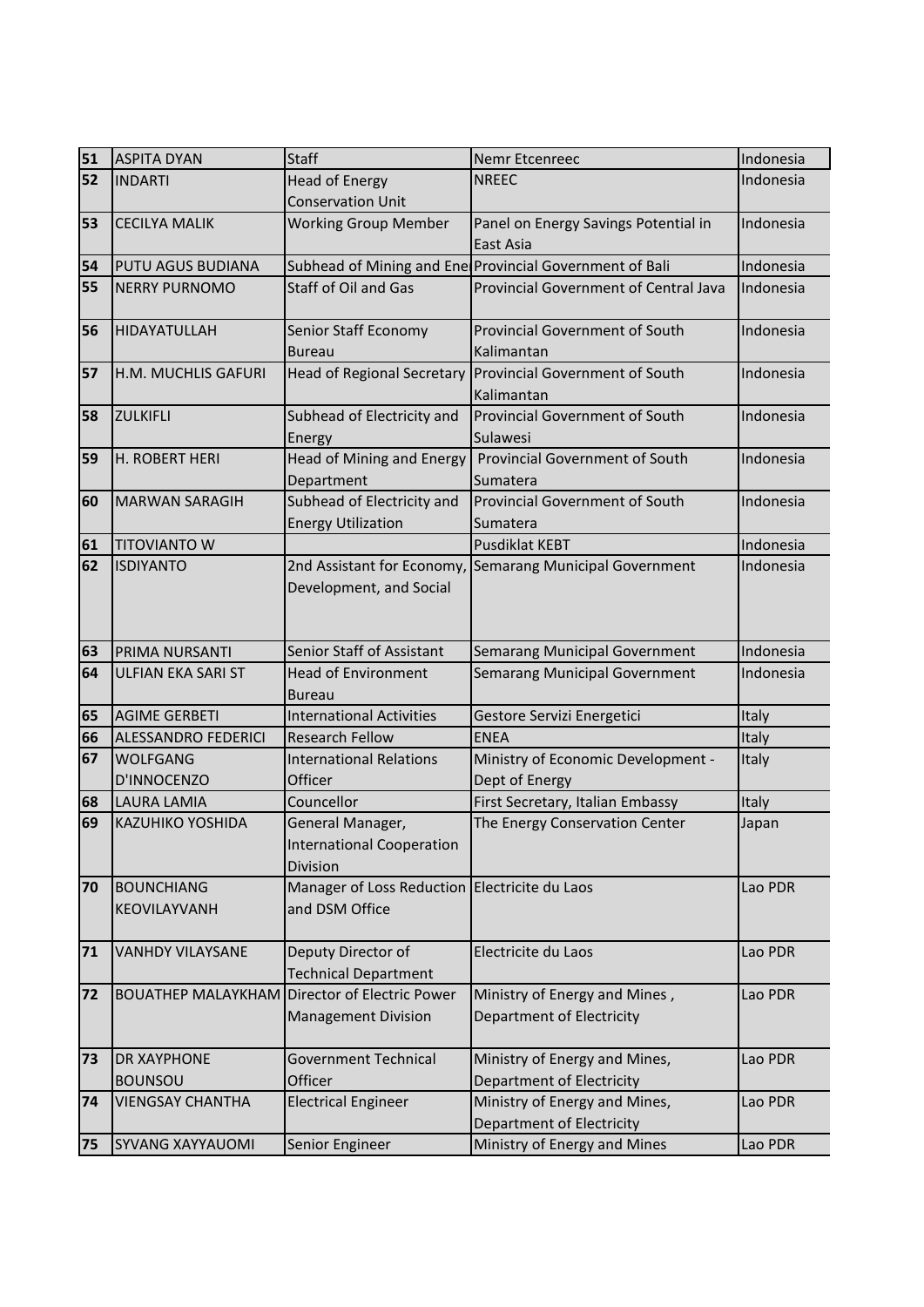| 76         | JUSTIN JU WEI LEE         | Executive                                    | <b>Malaysian Energy Commission</b>                             | Malaysia        |
|------------|---------------------------|----------------------------------------------|----------------------------------------------------------------|-----------------|
| 77         | <b>THAN OO</b>            | Director                                     | Central Research and Development                               | Myanmar         |
|            |                           |                                              | Center, Ministry of Industry                                   |                 |
|            |                           |                                              |                                                                |                 |
| 78         | <b>KALA MULQUEENY</b>     | Senior Counsel                               | Asian Development Bank                                         | Philippines     |
| 79         | <b>REHAN KAUSER</b>       | <b>Infrastructure Specialist</b>             | Asian Development Bank                                         | Philippines     |
| 80         | MA. CONCEPSION T.         | Asst. Head                                   | Dept. Of Public Servica Cebu City                              | Philippines     |
|            | <b>ENCABO</b>             |                                              |                                                                |                 |
| 81         | DIONISIO S. GUALIZO       | Dept. Head                                   | Dept. Of Public Servica Cebu City                              | Philippines     |
| 82         | <b>KRISTIN PAULSON</b>    | Director, ASEAN Energy                       | <b>GE Energy</b>                                               | Singapore       |
|            |                           | Policy                                       |                                                                |                 |
| 83         | CHEE JIN BEK              | <b>Chief Operating Officer</b>               | <b>International Copper Association</b>                        | Singapore       |
|            |                           |                                              | Southeast Asia Ltd                                             |                 |
| 84         | <b>STEVEN SIM</b>         | <b>Chief Executive Officer</b>               | <b>International Copper Association</b>                        | Singapore       |
|            |                           |                                              | Southeast Asia Ltd                                             |                 |
| 85         | <b>KAUSHIK DAS</b>        | Partner                                      | McKinsey Co.                                                   | Singapore       |
| 86         | <b>ARTHIT VECHAKIJ</b>    | <b>Managing Director</b>                     | <b>Excellent Energy International</b>                          | Thailand        |
|            |                           |                                              | <b>Company Limited</b>                                         |                 |
| 87         | <b>CHRISTOPHER SEELEY</b> | Deputy Regional Director -                   | <b>Clinton Foundation</b>                                      | Thailand        |
|            |                           | Asia                                         |                                                                |                 |
| 88         | PATLADA SINSAP            | Plan and Policy analyst                      | Dept. of Alternative Energy                                    | Thailand        |
|            |                           |                                              | Development and Efficiency, Ministry                           |                 |
|            |                           |                                              | of Energy                                                      |                 |
| 89         | PETER DU PONT             | <b>VP-Asia Energy</b>                        | Nexant, Clean Energy - Asia                                    | Thailand        |
| 90         | <b>RAJIV GARG</b>         | Project Officer, Climate                     | <b>United Nations Environment</b>                              | Thailand        |
|            |                           | <b>Change Network</b>                        | Programme                                                      |                 |
| 91         | <b>ROB CARR</b>           | Head of Environment & Sus Happold Consulting |                                                                | <b>UK</b>       |
| 92         | <b>BYRON STIGGE</b>       | <b>Consulting Engineer</b>                   | <b>Buro Happold</b>                                            | <b>USA</b>      |
| 93         | <b>MAITHILI IYER</b>      | <b>Urban Energy Specialist</b>               | Lawrence Berkeley Laboratory (LBL)                             | <b>USA</b>      |
| 94         | <b>RON BENIOFF</b>        |                                              | International Program ManaNational Renewable Energy Laboratory | <b>USA</b>      |
|            |                           |                                              |                                                                |                 |
| 95         | <b>DILIP LIMAYE</b>       | President                                    | SRC GLOBAL INC.                                                | <b>USA</b>      |
| 96         | <b>ALDO BAIETTI</b>       | Lead Infrastructure                          | <b>World Bank</b>                                              | <b>USA</b>      |
|            |                           | Specialist                                   |                                                                |                 |
| 97         | <b>DEJAN OSTOJIC</b>      | East Asia Pacific Energy Sect World Bank     |                                                                | <b>USA</b>      |
| 98         | HOA THI LIEN NGUYEN       | Deputy - Head of                             | Danang Department of Construction                              | Viet Nam        |
|            |                           | <b>Construction Management</b>               |                                                                |                 |
|            |                           |                                              |                                                                |                 |
| 99         | <b>PHAP NGUYEN</b>        | <b>Head of Power</b>                         | Danang Department of Industry and                              | Viet Nam        |
|            |                           | <b>Management Division</b>                   | Trade                                                          |                 |
| <b>100</b> | <b>PHUC DINH NGUYEN</b>   | Deputy Director                              | Danang Department of Industry and                              | <b>Viet Nam</b> |
|            |                           |                                              | Trade                                                          |                 |
|            | 101 VU THI KIM THOA       | <b>Country Representative</b>                | Entec ESCO Ltd                                                 | Vietnam         |
|            | 102 LAM HOANG MINH        | Head of Energy and                           | Hanoi Energy Conservation Center                               | Viet Nam        |
|            |                           | <b>Electrical Department</b>                 |                                                                |                 |
|            | 103 THAI DAO HONG         | Director                                     | Hanoi Energy Conservation Center                               | Viet Nam        |